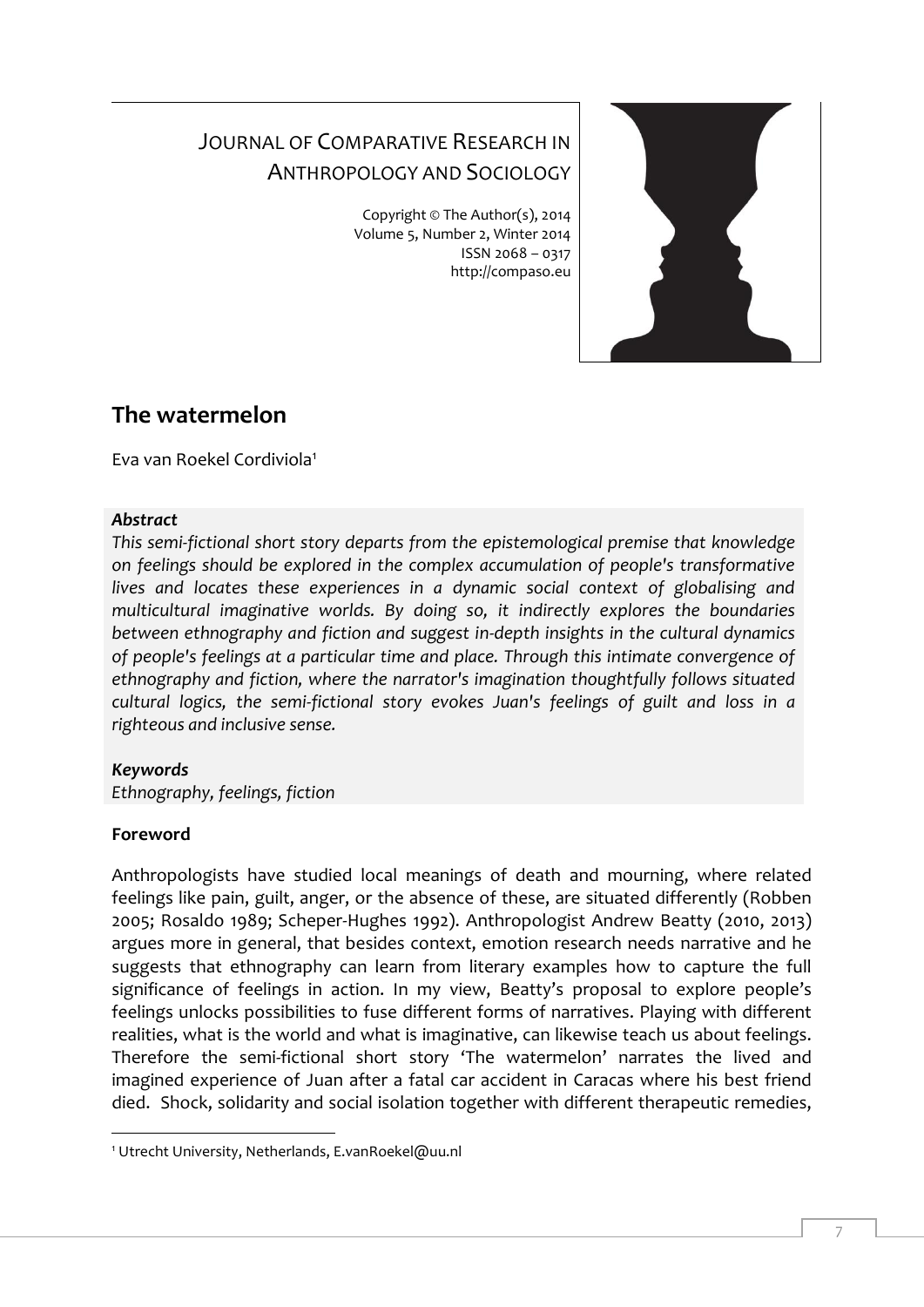(prescribed) drugs, alcohol and Santería healing practices shaped Juan's life for many years after the accident.

Through shared personal experiences with Juan and his family and friends, personal memories of the tragic event, in combination with latter fieldwork on the local meaning of mourning and experiences of guilt in Argentina, I relocate the Venezuelan experience in an imaginative migrant life in contemporary Buenos Aires where a particular local interpretation of psychoanalysis, memories and trauma shape people's affective lives on a daily basis. This intimate convergence of ethnography and fiction, where the author's imagination thoughtfully follows situated cultural logics, the story evokes, not explains, Juan's feelings of guilt. Conceptually, the short story materializes the epistemological premise that knowledge on feelings should be explored in the complex accumulation of people's transformative lives and locates these experiences in a dynamic social context of globalising and multicultural worlds. By doing so, the story implicitly explores the boundaries between ethnography and fiction and suggests indepth insights in the cultural dynamics of people's feelings at a particular time and place.

∞

Startled by the loud noise, Juan rushed outside. The street was scarcely recognisable: the huge rubber tree with its thick green leaves was almost touching the roof of the borrowed Peugeot, but a few unluckily suspended electrical cables just held it. As if his yelling could catch the tree, the soaking-wet neighbour started to shout like a madman. Through the now dark green sea of leaves only the faint honking of cars impatiently waiting could be heard, though the rain continued to fall on Juan's head. It reminded Juan of an earlier time, although he wasn't sure why. He immediately felt guilty about the damn tree falling on his friend's car. Although the colossal trunk hovered just above its roof, a few branches had pierced one of the doors. The car belonged to his friend's mother who had died recently— how on earth was he going to explain this? According to Juan, the city council should have chopped that damn tree down ages ago. It was just a matter of time, waiting for the next storm to hit. Why didn't these council people ever do what they should? The police would soon be there, asking for the car's papers for the official report, and he didn't have anything for them – not even a driving license. Perhaps they'd think he'd stolen the car.

The neighbour was already complaining about the council to that hysterical news channel Crónica. As if sensing disaster, they always managed to arrive well before the police whenever there was a shooting or an accident. It was still raining when Juan tried to call Gabriel. No answer. "¡Coño!" Juan thought that Gabriel was probably fucking his new girlfriend, like every other evening for the past couple of weeks. On the third attempt, Gabriel finally answered the phone. He muttered that he would be over in a bit. Juan could do nothing but wait impatiently. Minutes seemed like hours, and he lit a cigarette. He had to give it up, but this shit really didn't help. He stared at all the green in the street. He dragged deeply on the smoke and tried to figure out what it reminded him of. It felt unpleasant and he quickly pushed the thought away.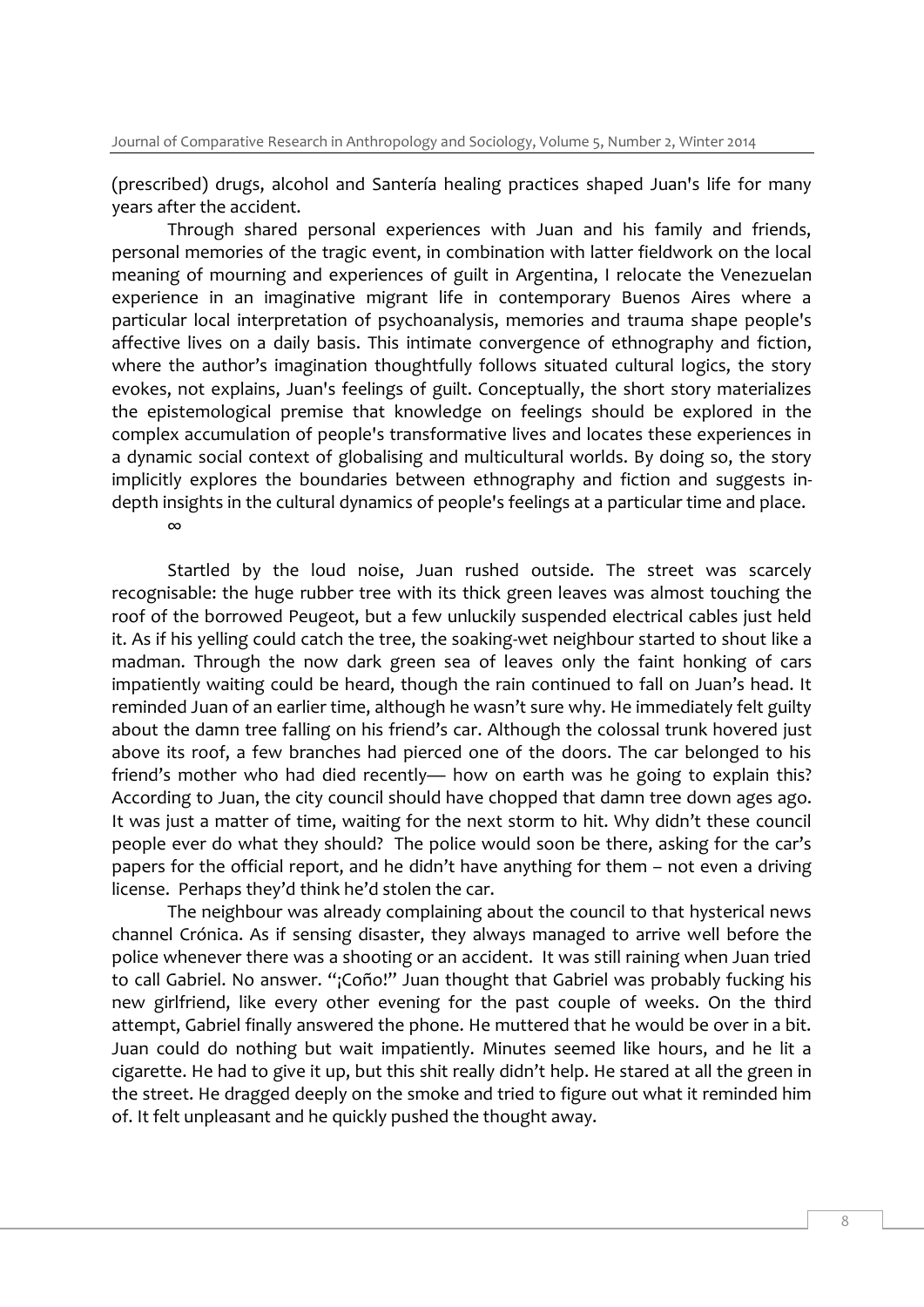Gabriel shuffled over with his new girlfriend at his side. Juan didn't like her: he felt she was using him, but he had to admit it was a long time since he had seen Gabriel looking so cheerful. Juan gave them both a kiss, noticing that they had dressed in a hurry. Gabriel's t-shirt was inside out, and they both smelled of sex, like they only just came. It made Juan strangely jealous. While he was trying to explain to Gabriel what had happened, the neighbour asked if they would like to tell their story in front of the camera - considering they were the most direct victims of this 'violence'. Juan looked at Gabriel, and they both started to laugh: "This will be your three minutes of fame! Yeah dude, get that face of yours on camera!" Finally your girlfriend's pretty face will be put to good use, he thought, but thankfully managed to keep it to himself. At first Gabriel refused to join in. The young producer kept pushing him to tell his story, but tense-faced, Gabriel only gave short answers, saying the tree fell without any sense of drama. After all, the car could probably still be saved. Juan was confused by the extremely visible cleavage of the young woman doing the interview: it was pretty extreme even for Crónica. She tried to ask Gabriel how he felt about this dreadful incident, since the car had belonged to his late mother, waving her arms dramatically when she said 'dreadful'. Juan could see this exaggerated gesturing annoyed Gabriel. He remained silent and stared sullenly into the camera. The neighbour pointed out that the police had arrived and the camera was swiftly turned to the swirling blue lights shining through the leaves.

Juan patted Gabriel's shoulder. "This will take a while. It will be hours before the council cleaners arrive. The police have already said this isn't their job. Would you like a beer?" He knew Gabriel thought his drinking strange: boozing cheap and disgusting Quilmes was something he simply did not understand. Gabriel shook his head. Those onelitre bottles were dangerous, but even though he had to get up early the next morning Juan started knocking them back. The green of the leaves still disoriented him.

The council squad consisted of five blokes who looked as if they had never handled an electric saw before. Their attacks on the branches were clumsy. At the last large branch, broader than Juan's body, one of them started to shout "¡pelutodo, pará!" Before the man working on it could register what his colleague was shouting, it was too late. With a deeply satisfied creak the trunk collapsed lethargically onto the car roof. Slowly Juan dropped his face into his hands. The dark red Peugeot was now completely wrecked. Gabriel and his girlfriend didn't seem to mind all that much. Locked in an intimate embrace they sat on the pavement and just watched the accident unfold. Juan could have strangled her. Why was he so angry? It's not like it was her fault these guys were so hopeless.

Three hours later the street was empty again. The car had been towed away, the cameras were long gone and once more the nightly traffic of Buenos Aires raced by. Gabriel and his girlfriend had left an hour ago. She was dog-tired, she said. Thousands of wood chips on the tarmac and the gaping hole where the tree used to be were all the evidence of the crash. Juan was exhausted. The next morning he had to go and see if he could submit a claim for damages with the council, and that thought made him even more exhausted.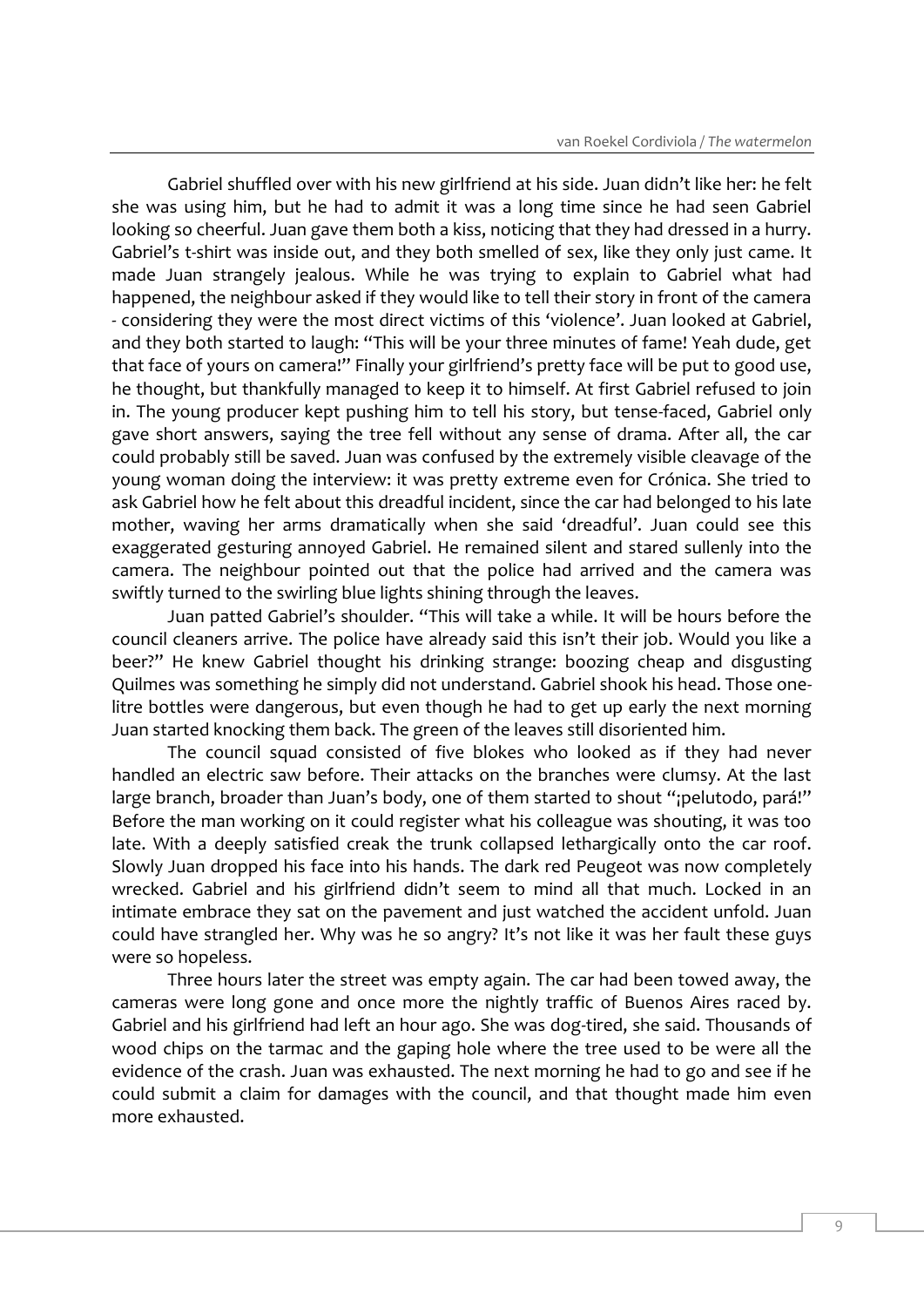Juan had been waiting, slumped in his chair, for an hour when Gabriel finally arrived with all the car's papers. He wore the same clothes as the day before and he flopped down on the row of sagging chairs of city district 13. Juan thought he really looked like shit. From the state of his hair he still hadn't showered. It made Juan again strangely jealous and he turned his head away. The bored secretary at the desk was examining her nails, letting the phone ring irritatingly long. She wasn't particularly ugly, but had these large horse-like teeth that showed even when she wasn't laughing or talking. Juan muttered to Gabriel that they needed Cortes, but he wasn't there yet. He tried to start a conversation about the car, but Gabriel dismissed it, saying, "These things happen. It's best to just become reconciled with all that rain as well as with the council even though we're not really in the habit of doing that here!"

With an ironic laugh Gabriel said that they would work something out with that Cortes guy. According to Gabriel, things worked differently here than in Venezuela. Juan might have lived in Argentina for years, but he'd better leave bureaucracy to him. His sudden arrogance got on Juan's nerves. Gabriel talked on without taking any notice. Last night he dreamed about his mother. It was lifelike, he said. "I felt her breath when she embraced me. It was like I'd seen her just yesterday." Juan listened half-heartedly, only nodding now and then.

It was quite a boring dream, but it seemed to cheer Gabriel up completely. Juan still found it hard to analyse his dreams. He'd been trying for two years but it hadn't worked much. He only managed to remember half of them or thought them irrelevant or absurd. Both men sank into a long silence. A chubby man of about fifty with grey curly hair walked in and gave the secretary a kiss. "Coffee with medialunas?" The man nodded contentedly and walked slowly into his office. After three quarters of an hour Juan and Gabriel were allowed to enter. With a half-eaten *medialuna* in his mouth, Cortes listened to the story about the car and the tree. According to Gabriel, negligence on behalf of the city council was the cause. It was their job to keep the neighbourhood safe from this kind of natural violence. Juan could tell by his voice that Gabriel had done this kind of thing more often, and wisely kept his mouth shut. Gabriel's background as a lawyer made his story hard to dismiss, but Cortes didn't seem shaken. He jotted down some notes on a piece of paper and called his secretary. He firmly ordered her to draft a document for archive N˚ 2776, using these details, and gave her the greasy sheet of paper. Cortes looked at the men and using the same authoritative tone, suggested they file for damage reimbursements from the funds that were recently made available for floods in the city district. Gabriel immediately replied that he would file two damage claims - one for the flood and one for the damages caused by the fallen tree. Maybe he would get both. Both men laughed and shook hands while saying their goodbyes. Juan was amazed at how quickly it had been dealt with. When they were outside again, Gabriel warned him it might take a couple of months: but pay they would. "Otherwise we will simply sue them." Gabriel had to go to work in Tribunales; he gave Juan a quick hug at the metro entrance and slowly disappeared underground.

Juan needed to hurry too: he had an appointment with his psychoanalyst. At Cabildo he took the bright yellow no. 41 bus to Almagro and looked at the traffic around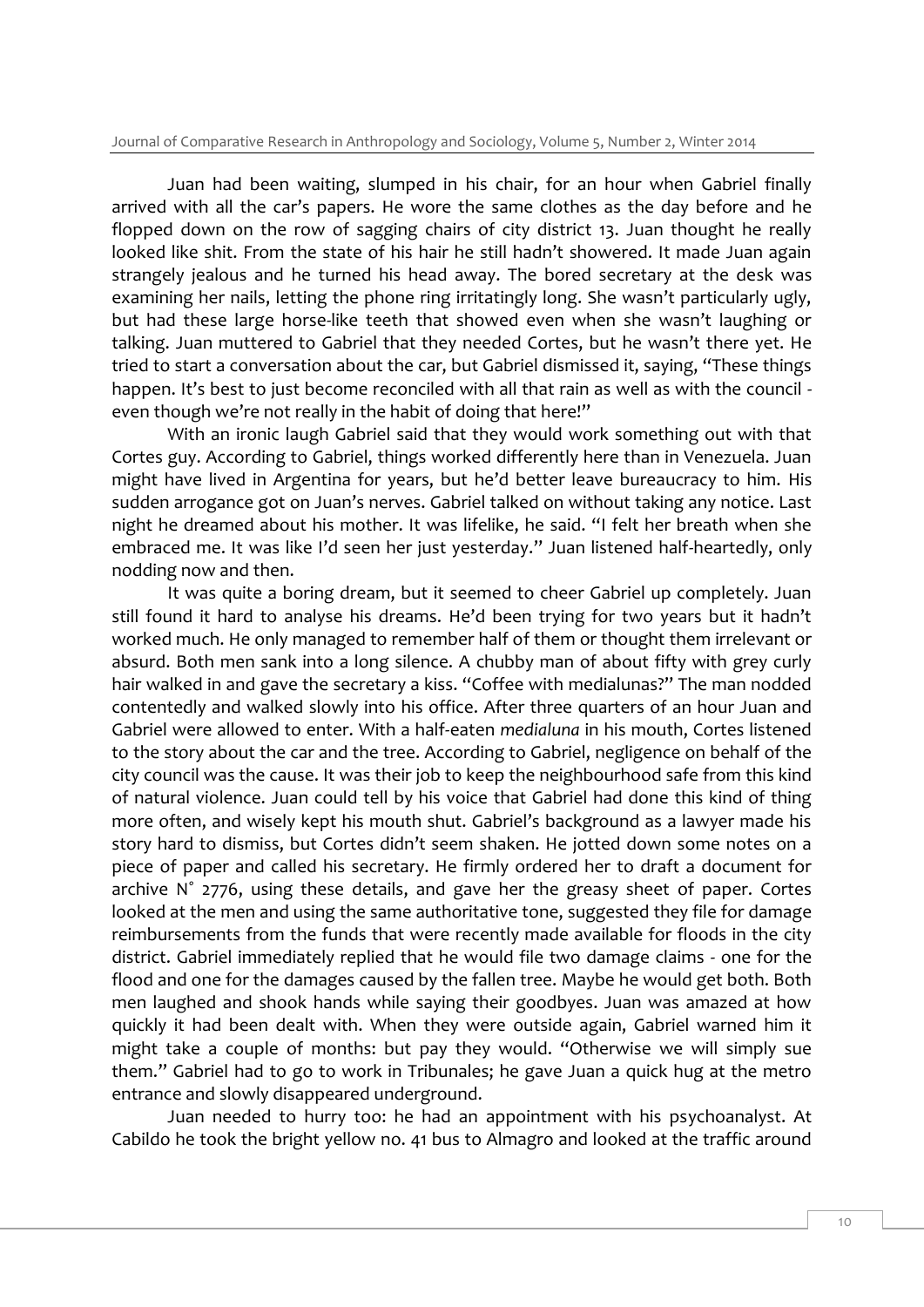him. That heavy feeling was back again. Even though the damage to the car was probably fixed and Gabriel wasn't angry with him, he couldn't seem to get rid of that horrible feeling. Everything around him turned green: last night's leaves seem to have been burned onto his eyeballs.

With her frosty upright posture Beatriz awaited him in her fake Corbusier chair, giving him a curt nod when he came in. The dark blue divan was in front of her. Not wanting to lie down, Juan demonstratively sat down facing her. Beatriz gave him another economic nod and looked at him questioningly. It had taken a while before Juan had got used to this silent invitation to talk. His first sessions had all consisted solely of long silences, so silent that it became uncomfortable and Juan just started talking about the traffic and the awful humidity in Buenos Aires. Everybody always complained about that. It was Gabriel who told him his therapist never asked him any questions either. He just started to talk about whatever came to mind. Free association, he called it.

Juan said he really did try to keep track of his dreams, but he hadn't had enough sleep that week. He preferred to talk about what happened the day before and that strange, heavy dark green feeling that wouldn't go away. He stumbled on with the flow of his thoughts. "I am fed up with being alone. The tree fell onto the Peugeot. Gabriel's mother is dead and last night he dreamed about her. My libido is non-existent - once again. We filed a damage claim for the Peugeot." Juan also told her about the whiny neighbour and about the excessive amount of beer that he drank, about Cortes and Gabriel and his girlfriend having sex. A couple of times he talked about *patilla*. He thought he dreamed about it the night before, but he couldn't be sure. He knew they call *patilla* something else here in Buenos Aires, but he couldn't think of the word.

Juan got used to his weekly catharsis; this time however, it didn't bring relief to talk about everything. Beatriz only asked him what it meant to him that Gabriel told him about his dead mother that morning. "Didn't it subconsciously remind you of the time your mother fell ill and wasn't there for you? Didn't that make you angry?" Juan nodded without thinking, but then shook his head violently. "No, no, this has nothing to do with my mother. It is different. The feeling reminds me of something that happened later quite a while after my mother had recovered." Beatriz glanced up at the clock: the hands showed twenty-five to three. "Let's continue to talk about the tree accident on Friday afternoon. I think it's an important subject to elaborate and analyse. During the next couple of days try to write down everything that reminds you of tree and the events that occurred afterwards." Five minutes later Juan was outside again and all at once he was no longer hungry. Everything stuck to his body. It was one of those awful humid days again - and they say Caracas is hot!

Juan suddenly missed his old light blue Ford Sierra. He made his way home and called his boss in the metro, telling him he won't be at work until the next day and justifying his absence by blaming Cortes at the council office. At home he jumped into bed without getting undressed or closing the shutters. He wouldn't sleep anyway. Daniel's funeral surfaced in Juan's mind. The weather had been beautiful all day, except for the twenty seconds the coffin was lowered into the grave. It was almost as if the heavens wept. Juan hadn't thought about that day for a long time. Quickly he made a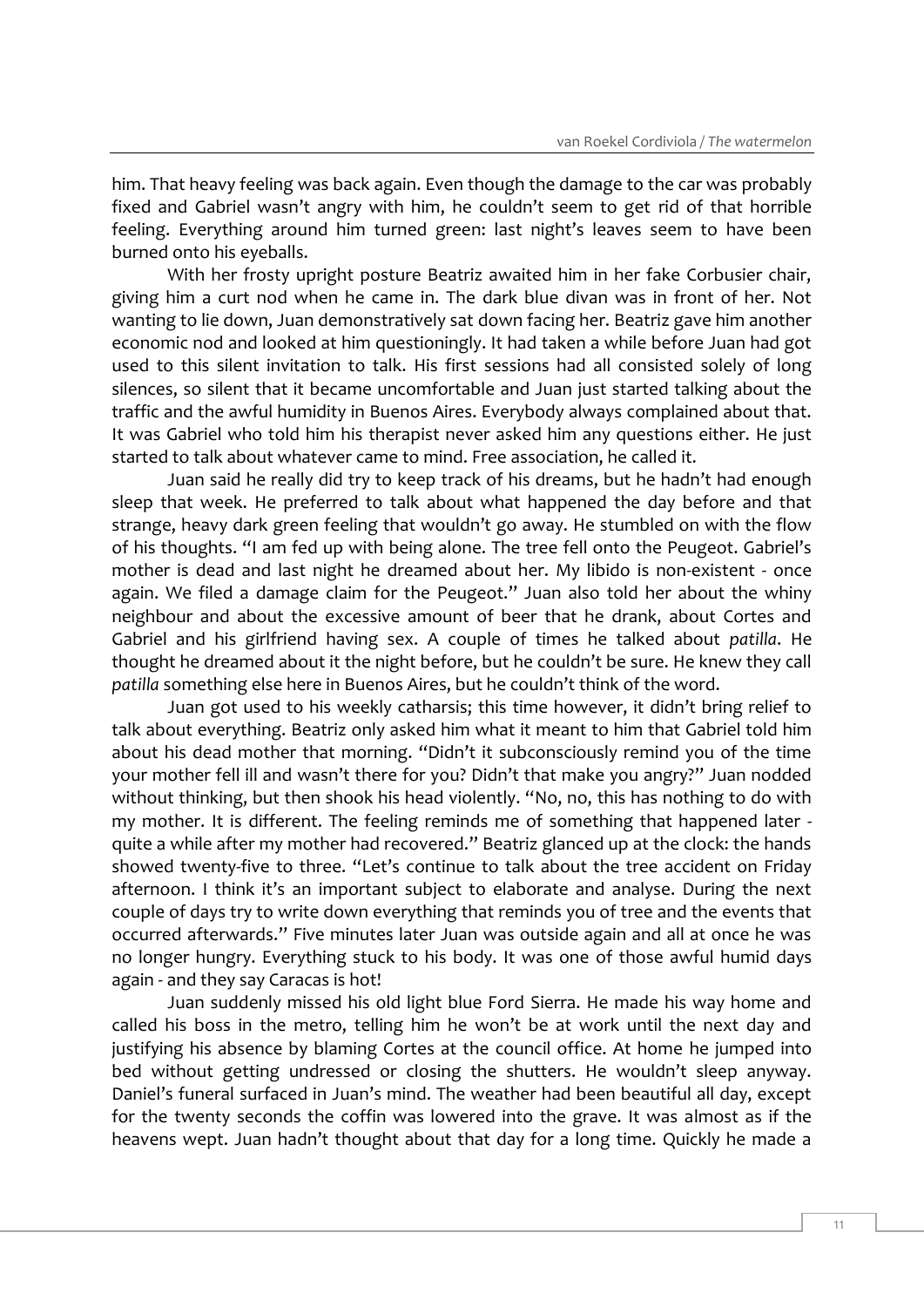scribbled note of it, as Beatriz had told him. The cemetery was in one of the smarter neighbourhoods of Caracas. On the rare occasions that he had visited Daniel's grave to smoke some pot there had been a pleasant breeze: but the visits hadn't done much for him, and it wasn't as if he was doing Daniel a favour either, so he had soon stopped. Juan knew his mother didn't approve, but she'd never said anything. During the first year she forced him to go to the service with her every month on the same day as that fatal one in February. "Damn it, it's been fourteen years since then!" Juan was startled by his own voice in the empty room. The traffic outside seemed to have disappeared completely. His memories filled the space and absorbed all sounds. It even smelled like home now - the same smell of ripe, almost rotten mangos and wet dogs. He missed it now and then, but there was no going back.

Juan couldn't remember much about the day of the accident. In the weeks that followed his brother would tell him things now and then - or his mother would: but his father and most of his friends kept silent. Juan tried to go back to the day of Daniel's funeral. He'd worn one of those hideous, pathetic liver coloured neck braces. The doctor told him to: if it had been up to him, he would have left it at home. Daniel's face in the half-open coffin was brutally battered. They had tried to make the best of it, but the light pink colour on his lips looked too artificial. Juan had stood there stupidly until his mother pulled him away. The rest of the day was a haze. Juan remembered that Gloria was wearing a huge pair of black sunglasses. Her whole body hung limply on the arm of her husband. It was the first time Juan saw that Daniel really had looked like his father, but then twenty kilos lighter and with a mop of curly hair. Gloria hadn't said much when Juan hugged her and stammered that he was sorry her son was no longer with them. She looked through her dark glasses and smiled faintly. "Now you must live for two, Juan." Those were her words! Juan still couldn't believe it, but for the first time in fourteen years he acknowledged his anger: "What an unbelievable bitch, to say a thing like that! How does one live for two?"

Juan vaguely recalled the day he left the hospital. It was the day after the accident. All of his friends, his brother and his parents were sitting in his bedroom. That is when they told him. They were only three words: Daniel is dead. Then a meagre explanation followed. As they were driving home from the faculty a truck had caught them. After turning three summersaults they had landed on the guardrail. Daniel's long and skinny body was thrown through the back window. He died in hospital a couple of hours later. That was it.

It had been his father's favourite car. Juan had driven the red '65 Mustang only occasionally. The seat belts of those old cars didn't have those triangles on them for extra resistance. His brother told Juan weeks later that the roof and the door on the driver's side were completely crushed. The back window had been knocked out and a rubber glove belonging to one of the paramedics was still stuck to the boot with Daniel's blood. He didn't say anything else. It drove Juan crazy that nobody spoke: for years there was this deafening silence. At first his friends dropped by once in a while. They would smoke some pot and listen to Pink Floyd at eleven o'clock in the morning. I wish you were here was one of Daniel's favourite songs. Juan couldn't bear to listen to it anymore.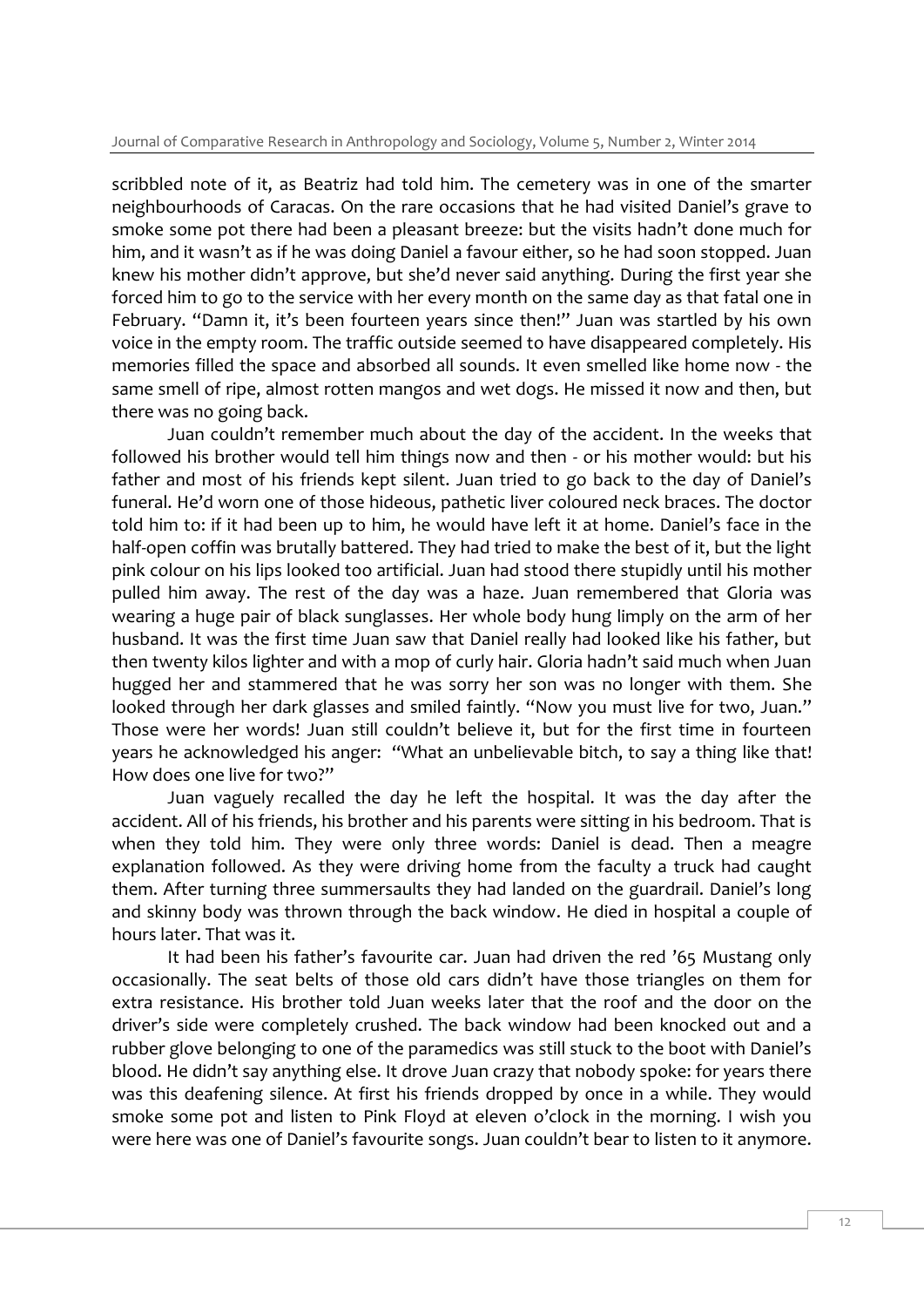The song had become a cliché, even though it still hurt so much to hear it. The pot would help for a little while, but the hours that followed were dreadful. For days he would stare at the walls of his dimly lit room, thinking of nothing at all. He became ill and his mother smothered him with placebos from Farmacity. For three weeks he lived on effervescent tablets, vitamin C powder with lemon, lozenges, and wet compresses, Gatorade with mandarin flavour, painkillers, and cough mixtures - nothing worked.

His long-gone memories frightened Juan. Juan lay in almost complete darkness but it was still stuffy in his room; sweat was pouring down his back and he had a hard time not becoming delusional. The ceiling fan only circulated the hot air. He remembered that he still hadn't managed to save up enough to get that second-hand air-conditioning installed. It had been standing on the damn balcony for weeks now, while every night he tossed and turned in the suffocating heat. He quickly scribbled down 'Preveral', the name of the cough syrup his mother bought him, on the paper next to him.

What did she know? Sometimes he had drunk Preveral with a friend to get high. It was a cough syrup, containing a small amount of codeine and could be bought at the pharmacy without prescription. If you drank half a bottle, you drifted away into delightful nothingness. One morning Juan had drunk half of it and purposely let the bottle smash on the ceramic floor so his mother wouldn't be surprised about it being half empty. Juan wasn't able to recall anything about the rest of the day. Not even that Teresa, the maid, would have mopped the floor to clear the remains of the Preveral and the glass shards of the dark brown bottle.

They were strange months, strange years even, Juan thought. Everything was a haze of events, people, thoughts and nebulous feelings and tensions. He was never really happy, not even when he went to the beach with his friends, or drank a couple of beers or smoked some pot at somebody's house. He wanted everybody and nobody around him. It was Bernardo who had told him about Mercedes, a Cuban who had been living in Catia for a couple of years now.

Before he forgot, Juan jotted 'Catia' and 'Mercedes' down on the paper next to him.

You could only visit Mercedes on Friday evenings and Sunday afternoons. Catia lies close to the hills in the western part of Caracas and Juan only went there now and then to buy some weed. Even though Bernardo knew the neighbourhood quite well, Juan was quite sure about not going there in the evening; instead they chose a Sunday afternoon in December.

It was raining and Juan wasn't in the mood. He stayed in bed until one o'clock. Through the intercom Bernardo's familiar voice managed to persuade him anyway. With a great effort he dragged himself upstairs, where Bernardo was waiting for him in his old Mercedes. Without saying a word he started the engine and drove downhill. Juan had no idea what to expect: he had brought money and smokes. By then the rain was lashing down, so much so that in some spots the water reached your knees and drainage covers were floating across the tarmac. While they silently fought through the water, the old car slowly filled with smoke. Juan was nervous and sensed Bernardo wanted to tell him something, but the silence continued.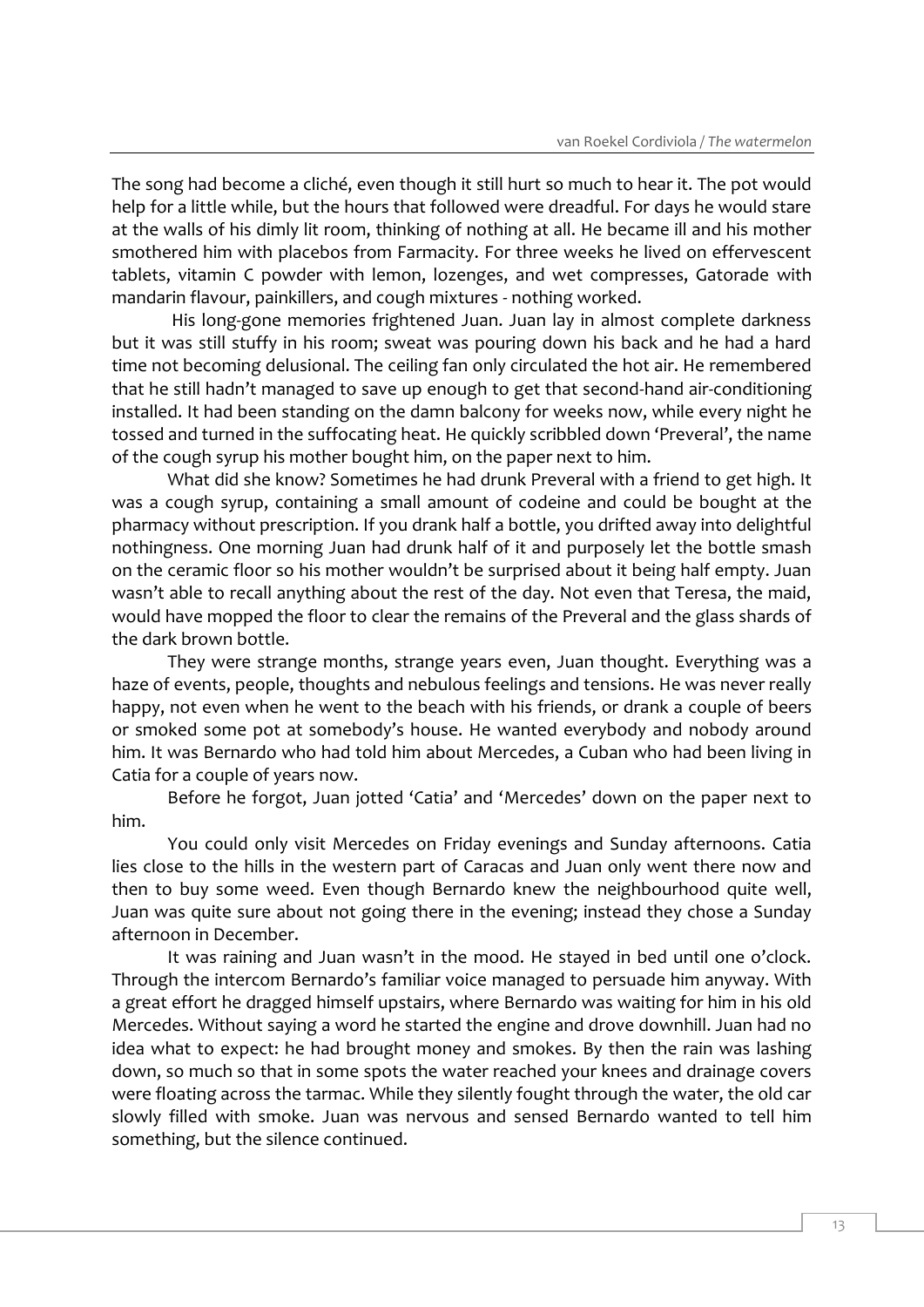At the first red traffic light Bernardo bent over Juan and pressed the door lock down. When they took the last turning of the cota mil and drove towards Catia, Juan was relieved it was raining. The streets were empty and the *malandros* had stayed inside - or so it seemed. They had to leave the car at a makeshift garage behind a derelict block of flats. The owner appeared to be still in need of sleeping off the previous night's excesses. While he muttered the ridiculously high hourly rate through the side window, the poor air of the *aguardiente* filled the car.

They walked through the empty flooded streets of Catia. Juan had never been here on foot before and he was too anxious to look around him properly. After passing through a maze of steep streets they arrived at Mercedes' house. It was painted bright yellow, only the upper façade showing some typical red bricks. Bernardo explained that Mercedes lived upstairs with her three children and two grandchildren. Downstairs she held consultations. The door was open and it was dark inside. A strange smell met them. A woman dressed completely in white, even her stockings and sensible shoes, sat behind a table. She had been expecting them, Mercedes said in an oddly warm voice. She looked at Bernardo and said it had been a while since he had been there, and started to laugh outright. Her full red lips framed a row of pearl white teeth. She was missing two of her top left teeth, but oddly enough Juan thought this was rather charming. Mercedes lit a fat cigar and gave Juan a penetrating look. She wasn't a typically beautiful woman, but her round face and her almond-shaped pitch black eyes drew him in.

In the dim light Juan tried to recall all the things Mercedes said and asked. It was more than twelve years ago and it needed a lot of effort to reconstruct his thoughts of that day. Apart from the smoke, it smelled like rum and menthol. Big bunches of eucalyptus lay on top of a cupboard filled with old photographs, paintings and paraphernalia; Juan had no clue as to their purpose. Around Mercedes' neck hung a necklace embellished with a staring blue and black eye as protection against the *mal de ojo*. Juan had also had one when he was little. The eye was somewhere in a drawer at home, next to all the other little trinkets of *la Virgen* that his mother used to buy for him on her pilgrimages to Italy and France.

Mercedes had started by asking questions. "What day did it happen?" "23 February." "What time did it happen?" "Around half past eleven in the morning." "Where did it happen?" "On the motorway near the Petare junction." "What was the weather like that day?" "The sun was shining." "What had you eaten and what did you drink?' "Two empanadas with meat and some pineapple juice." "Had you been smoking?" "We shared some pot." "Where were you going?" "To my place." Mercedes didn't write anything down, but now and then she would nod encouragingly, inhaling deeply and slowly blowing out the smoke in Juan's face. It made him cough a lot, but he lit up another cigarette immediately. Mercedes didn't ask who had been driving, which struck Juan as rather odd.

There was no sense of time and space in the dark house of Mercedes. Juan thought the conversation had lasted about an hour, but it might as well have been five minutes, or an entire afternoon. The room remained a vague space, the walls seeming to change, growing smaller or larger as the conversation developed. It hadn't scared Juan.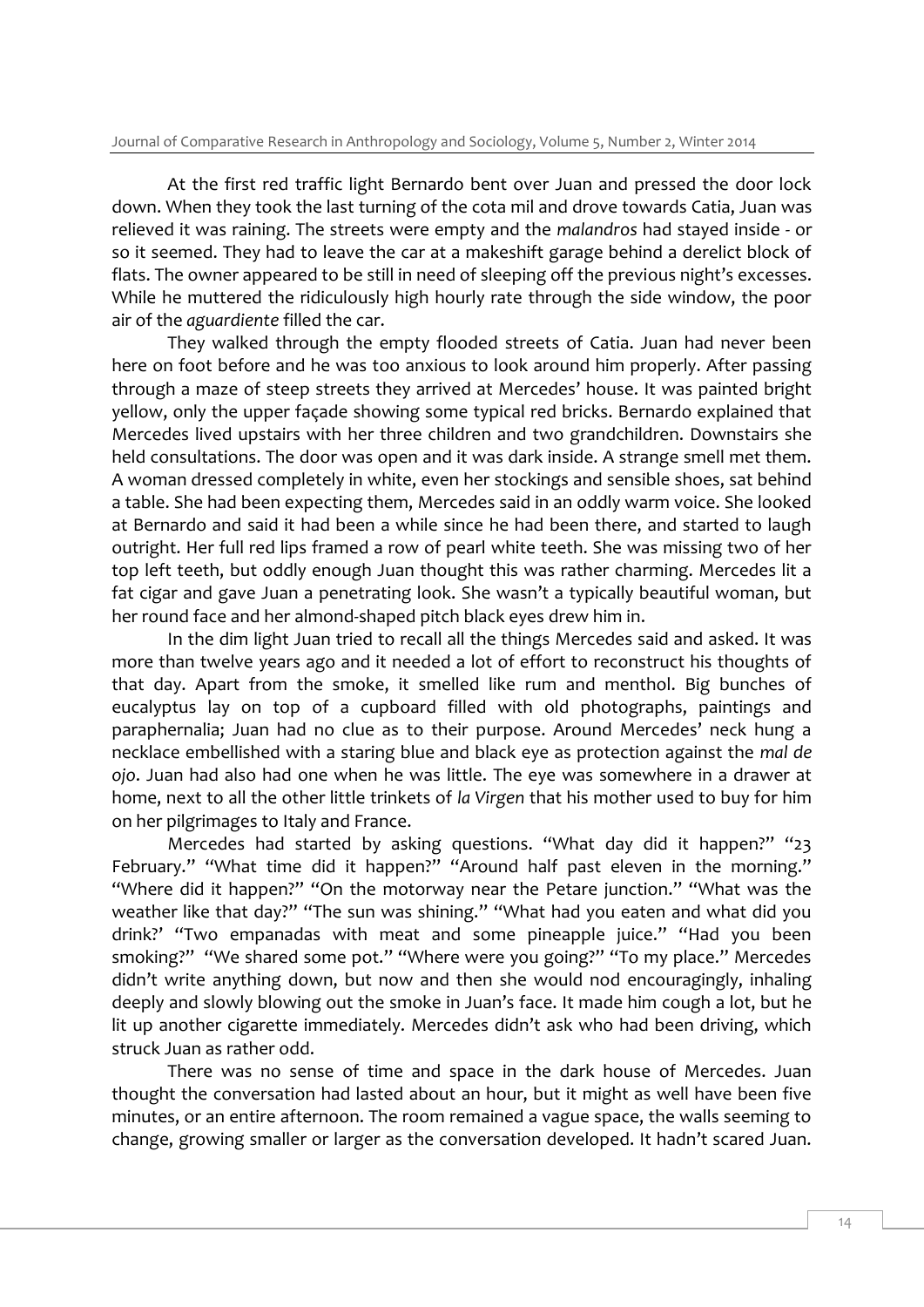It seemed more as if the house transformed itself into the space he needed to tell his story. The last thing Juan could remember of that afternoon is that in her strange warm voice Mercedes gave him instructions.

"In exactly two months, a week and six days, on the same day as the accident, but precisely two years later, you must go to the coast. The beach of Catia la Mar will do just fine, but somewhere else is fine too. On the way there you must buy a *patilla*, which is at least seventy centimetres long and has a deep, dark green coloured skin. You must pay for it with the money I will give you in a minute. In addition you must leave another 1,000 *bolivares* on the counter. Then you must wait until dusk and walk towards the sea, with the *patilla* in your arms. When you get to the water's edge, you must turn around and with your back facing the sea: you will throw the *patilla* over your head. Don't look back and walk away until you can no longer hear the ocean. This is when you can go back home."

"That's all", Mercedes said, laughing. "Here is the money and this is what you must pay me." She showed Juan a piece of white paper with an amount written on it. Juan couldn't decide whether it was too much or too little for what Mercedes had just done. He paid without thinking and they said goodbye. Outside the rain had stopped and people were coming out of their redbrick houses. Bernardo and Juan said nothing as they walked back to the car. The man at the garage lay on a broken plastic garden chair, sleeping in the watery sunshine. His t-shirt was rolled up to his chin and his fat round belly gleamed in the sun. He wouldn't wake up. Bernardo placed the money on his belly and they drove slowly away to the east. At the top of the hill they said goodbye. He couldn't have done it alone, Juan muttered. His parents thankfully weren't home and he locked himself in his room. Without any tossing or turning, he fell asleep at once.

It was Tuesday, six o'clock in the morning, and Juan suddenly awoke. He'd had another couple of bad nights' and he kept dozing off at the faculty. Today he wouldn't be going to university. Nobody knew except for Bernardo. He'd told his mother that he would get up at the crack of dawn the next day to study for a calculus exam together with a new friend.

Not bothering with breakfast, Juan got into his light blue Ford Sierra and drove up and then down the hill towards the sea. He hesitated briefly but decided not to turn on any music and took his first deep drag on his cigarette. It caused a pleasant dizzy feeling in his empty stomach. He decided to wait until the end of the afternoon before eating anything and to drink only water. It seemed fitting for what he was to do today. It was still reasonably quiet on the roads. The first harried men in suits merged onto the motorway honking their horns. Juan was hoping to have left the city by seven o'clock otherwise he would get stuck for at least an hour and a half at Plaza Venezuela. The evening before, he had decided to go to Playa Los Caracas. He had been there a couple of times with some surfing friends. It was a little further away, but he hoped fewer people would be there. In the weekend it would be impossible to be alone on the beach. Besides a bunch of surfers, it would be filled with families, parasols, cool boxes with Polar and Johnny Walker, or some other cheaper whiskey, and lanky teenagers with tiny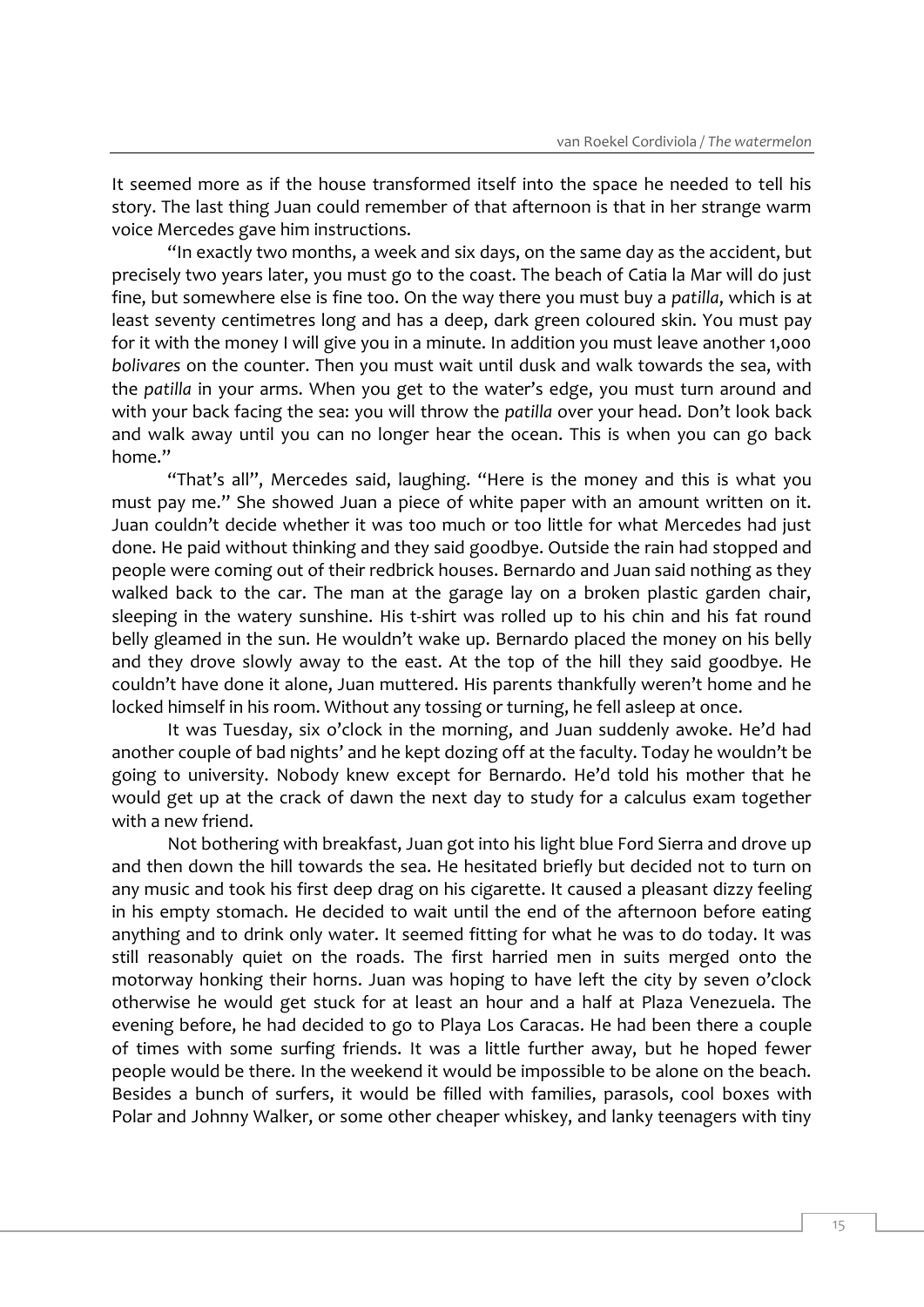bikinis and sagging shorts with loud merengue music blaring from their souped-up cars. Good thing it was a Tuesday.

In his room in Buenos Aires he couldn't remember where he'd bought the dark green *patilla*.

The old lady was friendly and she didn't think it was weird that Juan bought an entire watermelon measuring more than seventy centimetres. Nor did she look surprised when he checked its length with a tape-measure that he had retrieved from the junk drawer at the last minute. Juan paid her with the money Mercedes had given him and while the old lady turned around briefly to get the watermelon from the crate, he quickly placed a 1,000 *bolivares* note between a pile of receipts and pieces of paper on the counter.

The watermelon felt heavy in his arms and Juan noticed he was hungry. It was another forty kilometres or so to Los Caracas and so he bought a two-litre bottle of water and another packet of Marlboros. The beach was deserted: he took off all his clothes and left his things and the watermelon on the white sand. He ran towards the sea. There weren't many waves that day and the water was lukewarm and salty. It made his eyes sting. It felt strange to swim naked. He never did and it surprised him how the salty water felt gliding along the inside of his thighs. It was a nice feeling, but not the same as when he was aroused. It was calmer. He remembered it had been a while since he last had sex. A year after the accident he had ended up in bed with his ex one more time - awful sex that was. Juan only thought about how his ex had started to complain immediately that she hadn't come yet.

Juan had at least another six hours before dusk and he quickly pulled his pants on over his wet thighs. He decided to walk to the end of the bay and then back again. He hid the watermelon beneath a pile of sand and walked towards the east. The sun shone brightly on his shoulders and he had forgotten his sun block. He knew he would be bright red by the end of the day. At half past six it was dusk and Juan got into his car and drove back to the city. His back was burning against the imitation leather seat of his light blue Sierra. Dusk in Venezuela never lasts very long and Juan wept in the dark. Without inhibition, tears streamed down his burning cheeks.

∞

#### **Some afterthoughts**

Anthropologists can examine what people do with stories in other cultures, for instance by trying to understand what a particular story means from different viewpoints. Stories are never universal in meaning, not to mention what values people attach to stories. But that is not what 'The watermelon' is about. Scholars can also tell fictional stories in order to generate knowledge about a particular matter. 'The watermelon' tells a story that fuses 'truths' from fieldnotes and 'truths' from long-gone memories, but many elements from the story emerged from imagination, but not an imagination without restrictions. The main challenge, while writing about Juan's guilt, was to guide imagination by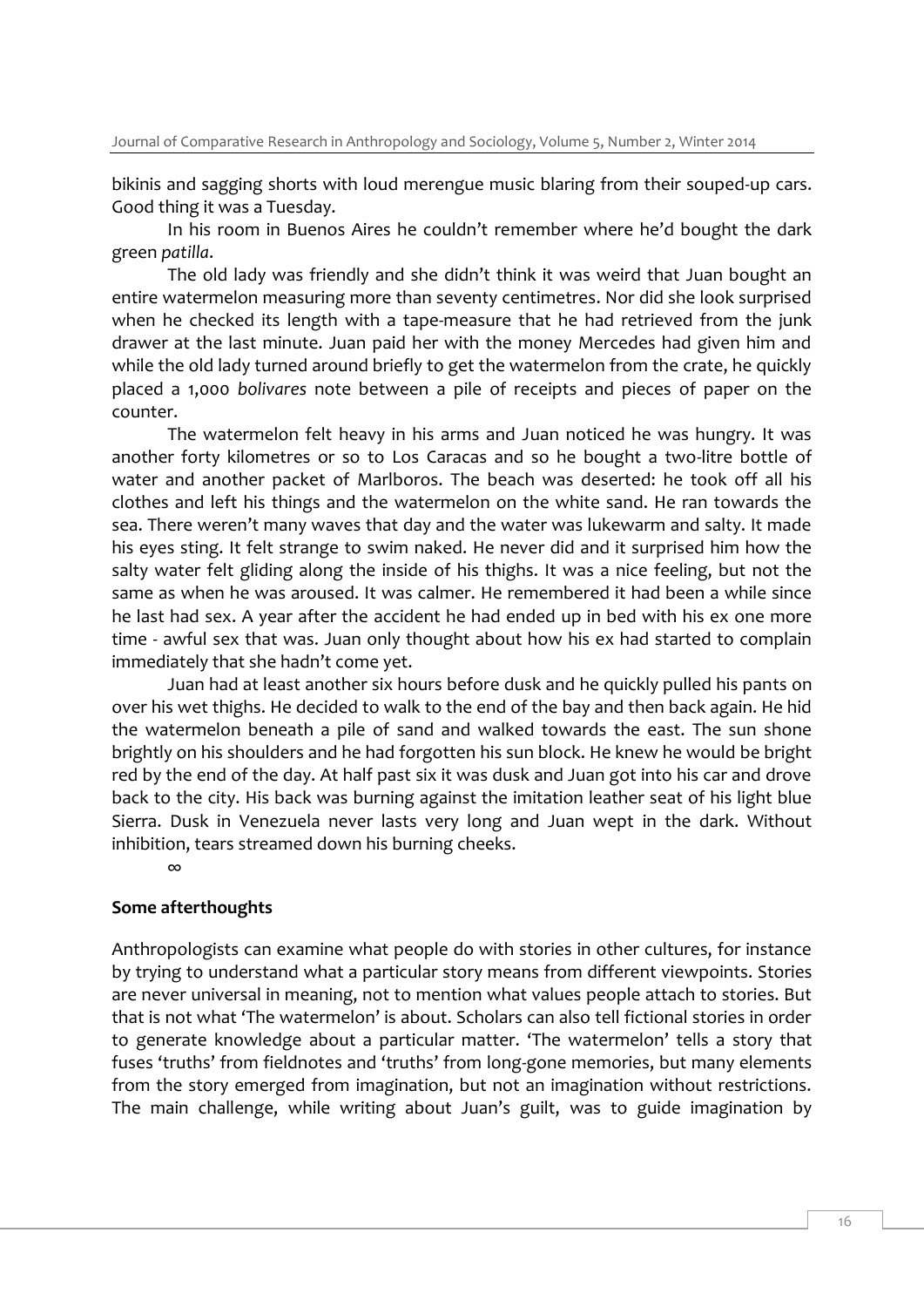previously acquired cultural logics regarding people's feelings in Venezuela and in Argentina.

Namely while doing fieldwork in Argentina, I noticed that people I met were quite equipped to discuss their feelings, feelings they considered troublesome or particularly meaningful. I remembered that in Venezuela people I knew did not talk that easily about their feelings. This cultural difference intrigued me, and a story developed about an imagined character called Juan and his guilt about two 'real' car accidents in both countries. The first tragic accident, when Juan's best friend died, happened long ago. The second accident happens in the narrative's present, when Juan borrowed a car from a new friend. This time only the car is severely crushed. The parallels between the accidents are perhaps subtle: the cars' red color, the dark green of the leaves and the watermelon, the smell of rain, and the borrowed state of both cars. Juan's feelings are also analogous, or at least the recent accident in Buenos Aires triggers previous uncomfortable feelings of guilt. Juan's current social relationships, his new friend Gabriel and his psychoanalyst Beatriz, have transformed the values Juan attaches to his feeling and influences how he lives with his guilt. After his now weekly therapy, in his suffocating bedroom Juan remembers again the accident in Caracas, his best friend's funeral and everything he did to get rid of his guilt. Juan's memories become frighteningly clear and at some point he fears that he is becoming delusional. While the story goes, present and past merge confusingly into one, indirectly questioning reality as such.

The story's overall configuration of real-life events with fiction, one might say, endangers academic integrity and a scholar's reliability. Such critiques are understandable. As a writing experiment, however, I consider that integrating fiction helps communicate matters that otherwise often remain unsaid in academic work. Academic texts, for instance, are not really suitable to address explicit sexual references. But Juan's associative erotic thoughts implicitly address overt talk about sex and desire that is quite common in Buenos Aires and communicates, literally from the gut, how Juan's guilt influences his current relationships. Also the abundant swearwords should probably disappear in academic writing, but both in Venezuela and Argentina, such language is quite common and much less offensive among adolescents and young adults in daily life Caracas and Buenos Aires. Including sexual references and swearwords provided additional tools to evoke Juan's complicated feelings in words.

More in general, writing in scientific language about people's feelings turned out to be quite a challenge, as academic texts are often barely fitted to generate understanding about feelings in practice. On the other hand, when you read fiction, instead of description and analysis the purpose is to make you feel. In other words, the reader empathizes with the main character and in this way learns about other people's feelings. I believe that we can also generate knowledge about feelings through such arousal. For that reason, I suggest that the integration of fiction in ethnography, while confining your imagination to previously learned cultural logics, enables anthropologists to capture feelings in action and write about them in alternative ways.